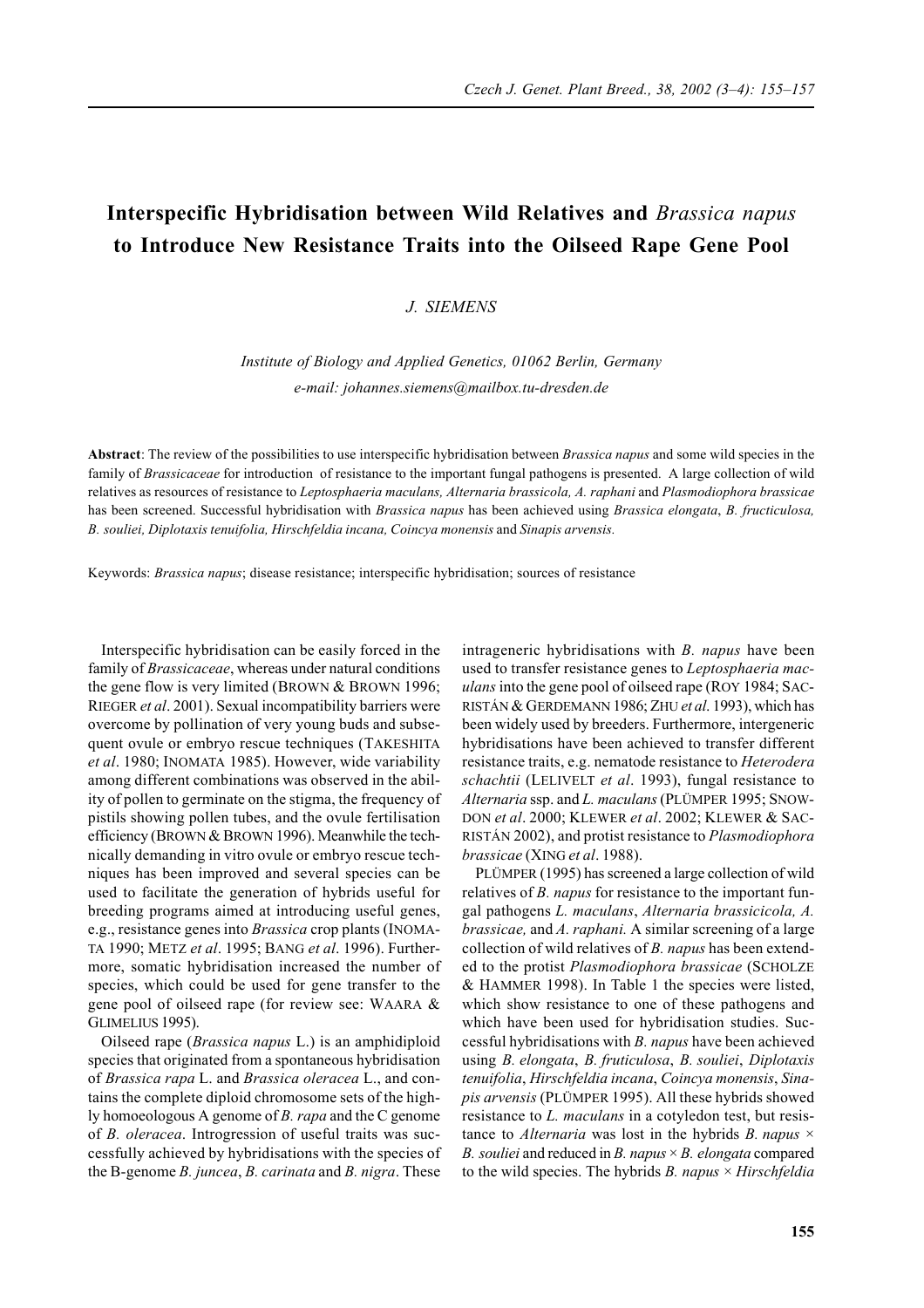| Relative of <i>B. napus</i> | Resistance to                                                                                            | Reference                                                                                      |
|-----------------------------|----------------------------------------------------------------------------------------------------------|------------------------------------------------------------------------------------------------|
| B. elongata                 | L. maculans<br>A. brassicicola, A. brassicae<br>A. raphani                                               | <b>PLÜMPER (1995)</b><br>KLEWER et al. (2002)<br>KLEWER & SACRISTÁN 2002                       |
| B. souliei                  | A. brassicicola, A. brassicae, A. raphani                                                                | <b>PLÜMPER (1995)</b>                                                                          |
| B. fruticulosa              | L. maculans<br>A. brassicicola, A. brassicae, A. raphani<br>L. maculans<br>A. brassicicola, A. brassicae | <b>PLÜMPER (1995)</b><br>KLEWER et al. (2002)<br>ZHU & SPANIER (1991)<br><b>PLÜMPER (1995)</b> |
| Sinapis alba                | A. raphani                                                                                               | KLEWER et al. (2002)                                                                           |
| Sinapis arvensis            | L. maculans<br>A. brassicicola, A. brassicae                                                             | PLÜMPER (1995)<br>SNOWDON et al. (2000)                                                        |
| Raphanus sativus            | L. maculans<br>Plasmodiophora brassicae                                                                  | <b>PLÜMPER (1995)</b><br>XING et al. (1988)                                                    |
| Eruca vesicaria             | L. maculans                                                                                              | PLÜMPER (1995)                                                                                 |
| Diplotaxis erucoides        | A. brassicicola, A. brassicae<br>A. raphani                                                              | KLEWER et al. (2002)<br>KLEWER & SACRISTÁN (2002)                                              |
| Diplotaxis tenuifolia       | A. brassicicola, A. brassicae<br>A. raphani                                                              | PLÜMPER (1995)<br>KLEWER et al. (2002)                                                         |
| Coincya monensis            | L. maculans                                                                                              | PLÜMPER (1995), WINTER et al. (2002)                                                           |
| Capsella bursa-pastoris     | A. brassicicola, A. brassicae, A. raphani<br>Plasmodiophora brassicae                                    | <b>PLÜMPER (1995)</b><br>SIEMENS (unpubl.)                                                     |
| Camelina sativa             | A. brassicicola, A. brassicae<br>A. raphani                                                              | <b>PLÜMPER (1995)</b>                                                                          |
| Hemicrambe fruticulosa      | A. brassicicola, A. brassicae<br>A. raphani                                                              | PLÜMPER (1995)                                                                                 |
| Hirschfeldia incana         | L. maculans                                                                                              | PLÜMPER (1995), KLEWER et al. (2002)                                                           |
| Hesperis matronalis         | A. brassicicola, A. brassicae, A. raphani                                                                | <b>PLÜMPER (1995)</b>                                                                          |
| Neslia paniculata           | A. brassicicola, A. brassicae, A. raphani                                                                | PLÜMPER (1995)                                                                                 |

Table 1. Relatives of *Brassica napus*, which are potential sources of resistance to pathogens *Leptoshaeria maculans* , *Alternaria brassicicola, A. brassicae, A. raphani,* and *Plasmodiophora brassicae*

*incana*, *B. napus* × *Sinapis arvensis*, and *B. napus* × *Coincya monensis* has been successfully backcrossed to *B. napus* (PLÜMPER 1995). *S. arvensis* appeared as useful and valuable source of blackleg (*L. maculans*) resistance to oilseed rape (*B. napus*), because this species contains resistance to an isolate which has been found to overcome resistance originating from species with the *Brassica* B genome, until now the major source for interspecific transfer of blackleg resistance (SNOWDON *et al*. 2000). Regarding *Alternaria* resistance *B. elongata* appeared as worthless source, because the weak resistance of the hybrid is completely lost after two backcrosses with *B.*

*napus* (KLEWER *et al*. 2002; KLEWER & SACRISTÁN 2002). In contrast, a stable and valuable *Alternaria* resistance has been introduced by a backcross program using the hybrids *B. napus* × *Diplotaxis erucoides* (KLEWER *et al*. 2002; KLEWER & SACRISTÁN 2002).

In summary, all these intra- and intergeneric hybrids point to value of introgression from wild relatives but also to the bottle-neck of the hybridisation approach. Genetic stability of the resistance traits in the genetical background of *B. napus* within the subsequent backcross generations is the crucial characteristic for an introgression of new genes in the gene pool of oilseed rape.